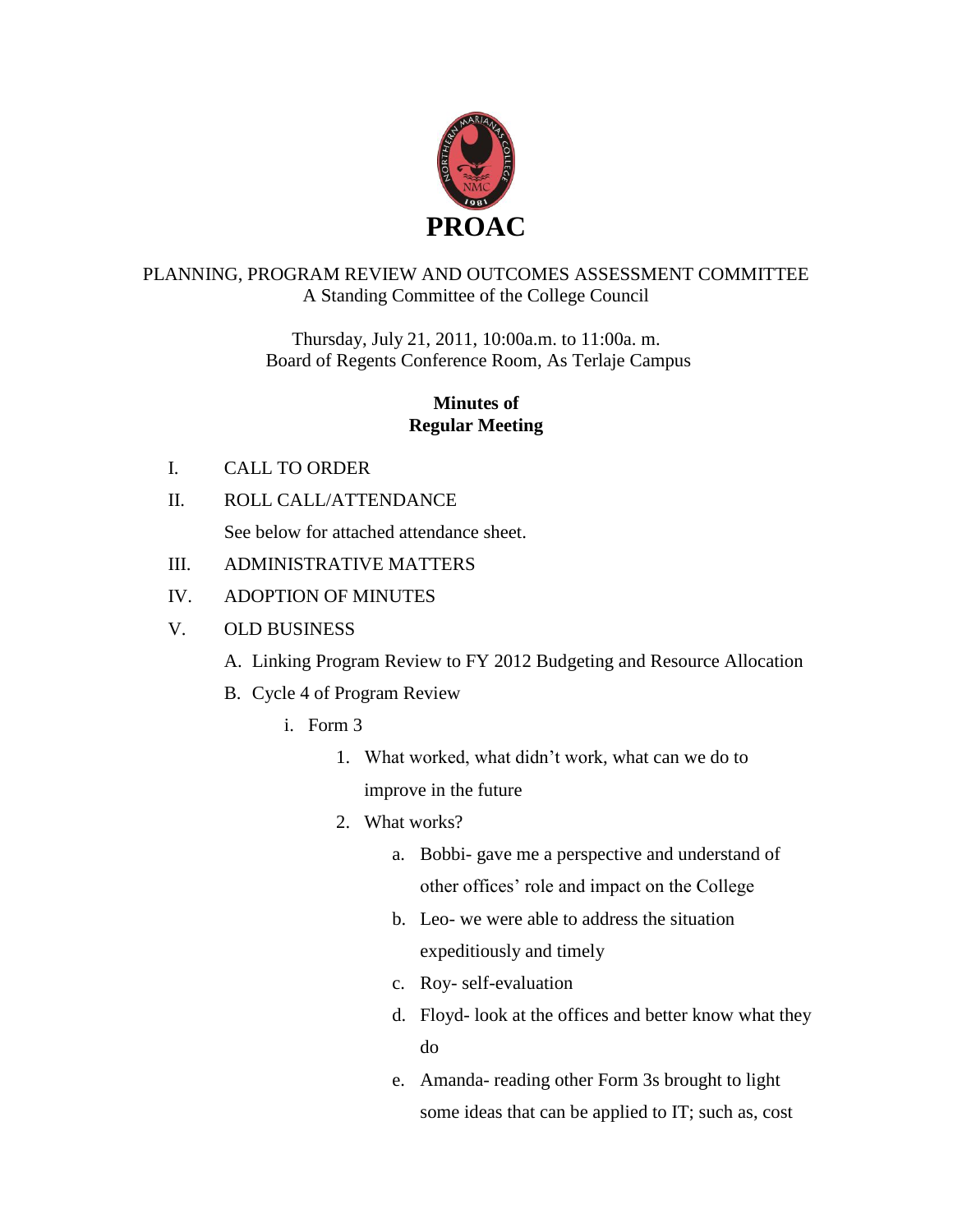saving methods. It gave program review more meaning.

- f. Jennifer- found out what other departments need
- g. Thomas- call on everyone to participate in the process
- **h.** Roger echoed everyone's statements
- **i.** Floyd echoed everyone's statements
- **j.** Amanda- brought some cost saving ideas.
- **k.** Marie- makes us take a look where we should make those necessary cuts.

#### 3. What didn't work?

- a. Bobbi- voting was very difficult
- b. Thomas- no problems
- c. Leo- felt that the process was a little bias, the legitimacy of the process,
- d. John- didn't get everyone on-board, results don't seem to support an indicative academic institution
- e. Roy- work vs. time, rubric, some answers did not fit the question
- f. Roger- voting vs. priorities of an academic institution
- g. Floyd- lack of justification, lack of attendance in the appeals
- h. Amanda- timelines more stringent, formatting guidelines, rubrics
- i. Jennifer- sections with N/As
- j. Marie Coleman- skill vs. expectations, focus on solutions
- k. Lisa- rationalizing
- l. Martin- fairness
- 4. What needs to be improved?
	- a. Maria- other ways to gather information on
		- concerns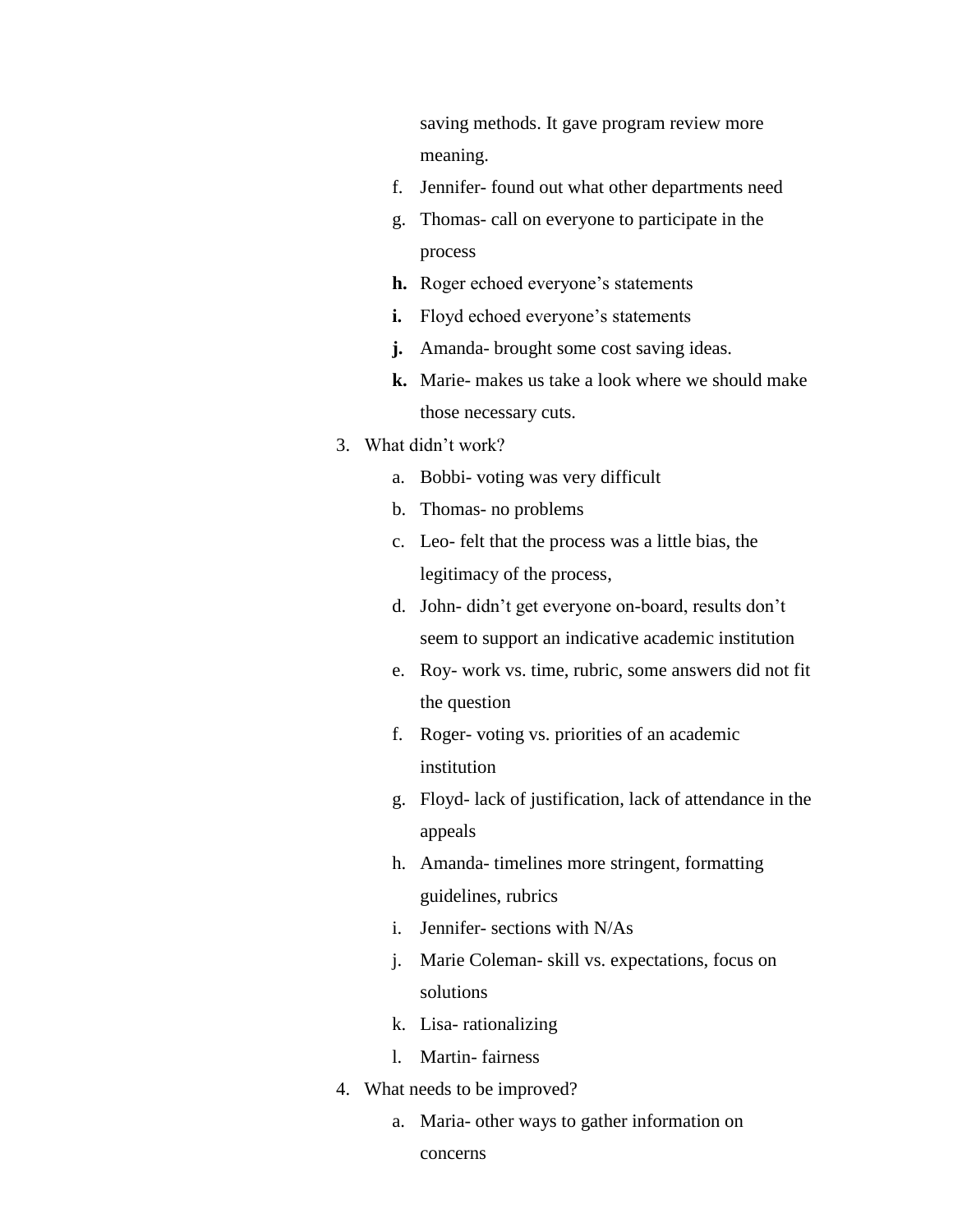- b. Bobbi- ability for the programs take a look at what they have written and make necessary changes, sensitive to the fact that maybe not everyone got the word.
- c. Leo- prioritizing mission fulfillment vs. cost cutting
- d. John- reduce number of questions, have an impartial committee take a look at the Form 3 and the process
- e. Roy- streamline questions better.
- f. Floyd- N/A- state why it is N/A, never answer a question with an "N/A."
- g. Jen- agreed with the strategic budget cut.
- h. Amanda- have another institution evaluate the Form 3s, mandatory trainings. Proofreading with sister departments
- i. Marie- ""Voting composition should include stakeholders, such as students, BOR members, and community members, as was done with the Drake Model. Also, that the implementation time frame based on the Drake Model was three (3) fiscal years. Last, after initial vote on the Form 3, departments should receive a list of their ranking based on the vote, since all departments are allowed to lobby, which could move other departments to lower rankings."
- j. Marie agreed to have a Strategic Planning Summit. Separate the Form III between the Faculty and Staff. Include the stakeholders to be part of the voting system. Have one author for the entire Form III process. Require everyone to come to state their case. Have the community be informed on how we voted.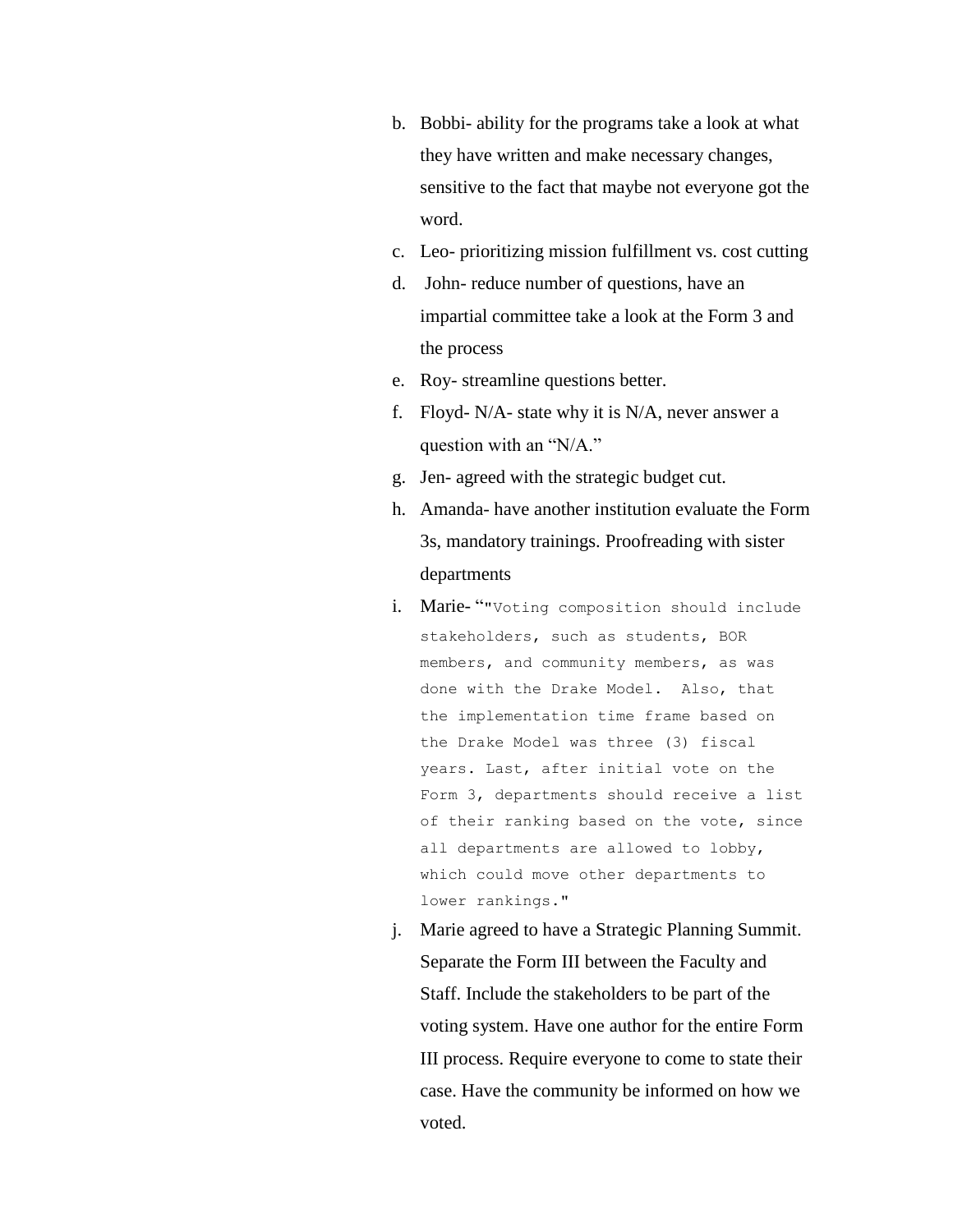- VI. Marie- NEW BUSINESS
- VII. OTHER MATTERS

## *VIII. What impact did today's dialogue and/or work have on student learning?*

- IX. ADJOURNMENT
	- Adjourned at 11:00AM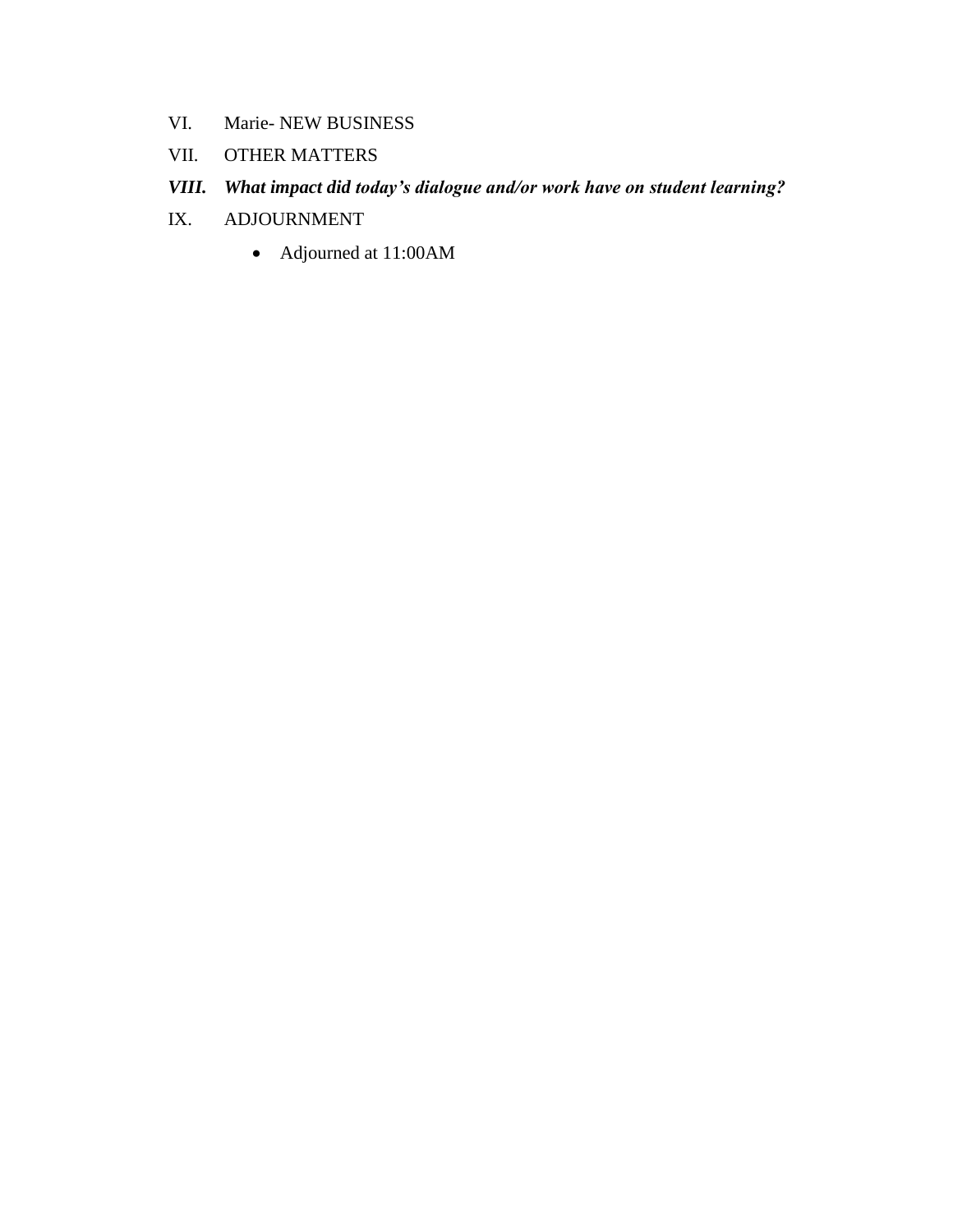### **PROAC**

# **Regular Meeting/Work Session**

# **Date: 07/21/11 Day: Friday Time: 10:00AM to 11:00AM Place: Board of Regents Conference Room**

#### **ATTENDANCE SHEET**

|     | <b>NAME</b>                        | TITLE                                                        | <b>SIGN/INITIAL</b> |
|-----|------------------------------------|--------------------------------------------------------------|---------------------|
| 1.  | <b>Galvin Guerrero</b>             | Director of Institutional Effectiveness                      | <b>PRESENT</b>      |
|     |                                    | (PROAC Chair)                                                |                     |
| 2.  | <b>Antonio Tiples</b>              | Student (Appointed by<br><b>ASNMC</b> )/ASNMC Vice President |                     |
| 3.  | Dr. Sharon Hart                    | <b>NMC</b> President                                         |                     |
|     |                                    |                                                              |                     |
| 4.  | <b>Barbara Merfalen</b>            | Dean of Academic Programs and                                | <b>PRESENT</b>      |
|     |                                    | Services                                                     |                     |
| 5.  | <b>Leo Pangelinan</b>              | Dean, Student Services                                       | <b>PRESENT</b>      |
|     |                                    |                                                              |                     |
| 6.  | Dave Attao (Floyd Masga            | Acting Dean, Community Programs and                          | <b>PRESENT</b>      |
|     | served as a proxy)                 | Services                                                     |                     |
| 7.  | <b>Roger Madriaga</b>              | Chief Financial and Administrative<br>Officer                | <b>PRESENT</b>      |
| 8.  | <b>Jennifer Barcinas/ Martin</b>   | Staff Representative, Rota Instructional                     | <b>PRESENT</b>      |
|     | <b>Mendiola</b>                    | Site                                                         |                     |
| 9.  | Maria Aguon/                       | Staff Representative, Tinian                                 |                     |
|     | <b>Rose Lazarro</b>                | <b>Instructional Site</b>                                    |                     |
| 10. | <b>John Jenkins</b> (Roy Greenland | Faculty Representative, School of                            |                     |
|     | served as a proxy)                 | Education                                                    |                     |
| 11. | John Cook (Dr. John Griffin        | Vice President of the Faculty Senate                         | <b>PRESENT</b>      |
|     | served as a proxy)                 |                                                              |                     |
| 12. | <b>Amanda Allen</b>                | Faculty Member (Appointed by                                 | <b>PRESENT</b>      |
|     |                                    | <b>Faculty Senate)</b>                                       |                     |
| 13. |                                    | Faculty Member (Appointed by                                 |                     |
|     |                                    | <b>Faculty Senate)</b>                                       |                     |
| 14. | <b>Matt Pastula</b> (Tom Sharts    | Faculty Member (Appointed by                                 | <b>PRESENT</b>      |
|     | served as a proxy)                 | Faculty Senate)                                              |                     |
| 15. | <b>James Kline</b>                 | Faculty Representative, Academic<br>Council                  |                     |
| 16. | <b>Floyd Masga</b>                 | Vice President of the Staff Senate                           | <b>PRESENT</b>      |
|     |                                    |                                                              |                     |
|     |                                    | <b>OTHERS PRESENT</b>                                        |                     |
|     | <b>Keane Palacios</b>              | PM, OIE                                                      | <b>PRESENT</b>      |
|     | Ray Muna                           | OIE/PC                                                       | <b>PRESENT</b>      |
|     |                                    |                                                              |                     |
|     | Lisa Hacskaylo                     | OIE/IR                                                       | <b>PRESENT</b>      |